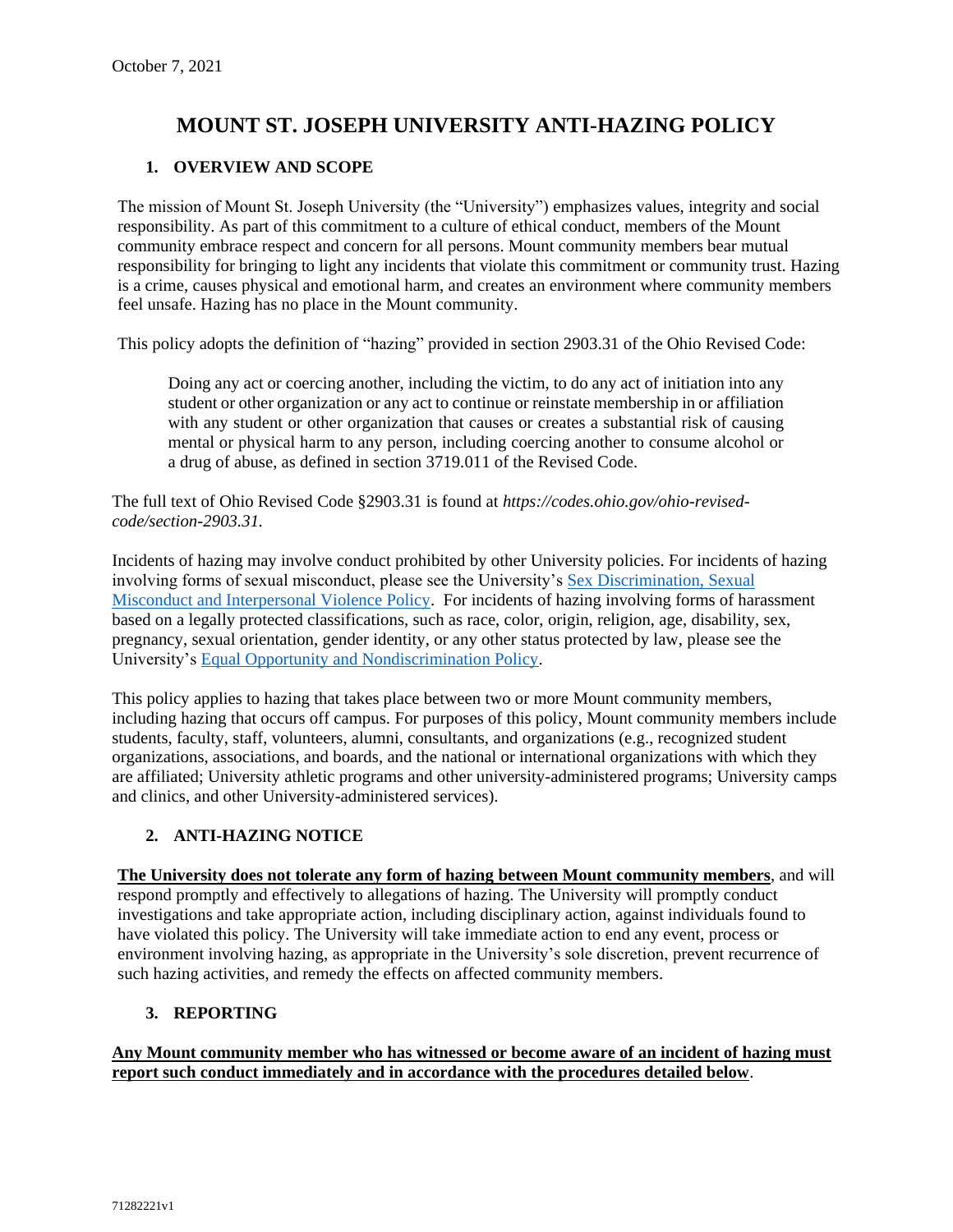Separate from and in addition to the University's reporting requirements, Ohio Revised Code §2903.311, known as Collin's Law, requires any employee, volunteer, alumni, or consultant, who is acting in an official and professional capacity, to immediately report alleged hazing to a law enforcement agency in which the victim of hazing resides or in which the hazing is occurring or has occurred. Collin's Law is named for Collin Wiatt, an 18 year old college freshman at Ohio University who died in 2018 after ingesting nitrous oxide at a fraternity party.

Additionally, Ohio Revised Code §2921.22 requires any person with knowledge that a felony has been or is being committed to report such knowledge to law enforcement authorities.

#### **Therefore, failure of any Mount community member to report incidents of hazing to law enforcement may result in criminal penalties, in addition to, and separate from, any discipline imposed by the University for violation of this or another University policy**.

The full text of Ohio Revised Code §2903.311 is found at *https://codes.ohio.gov/ohio-revisedcode/section-2903.311*.

The full text of Ohio Revised Code §2921.22 is found at *https://codes.ohio.gov/ohio-revisedcode/section-2921.22*.

# **Reporting Hazing**

Any Mount community member who has been the victim of, witnessed, or become aware of any form of hazing **must** promptly report such conduct to the following offices:

#### • **University Police**

- o Located: Ground Floor of the Seton Center
- o Phone: Campus Telephone: Dial 0
- o Cell Phone: 513-244-4200 for direct access to the MSJ Police Department
- o Dial 911 for emergencies

#### • **Dean of Students**

- o Name: Janet Cox
- o Phone (513) 244-4239
- o Email: janet.cox@msj.edu

Reports can also be made anonymously 24/7 by calling or texting (513) 244-TIPS or by emailing 244TIPS@msj.edu. Please note that these anonymous reporting options are not intended for any immediate safety or emergency situations.

All immediate safety or emergency situations, including hazing believed to be in progress, should be reported immediately to the MSJ Police Department at 513-244-4226 or dial 0 from any campus phone.

# **Good Samaritan/Amnesty Policy**

The University encourages reporting of conduct prohibited by this policy and seeks to remove any barriers to making a report. The University recognizes that an individual who has been drinking alcohol or using drugs at the time of an incident may be hesitant to make a report and/or file a formal complaint because of potential consequences for the individual's own conduct. An individual that reports conduct prohibited by this policy, either on the individual's own behalf or as a witness, will not be subject to disciplinary action by the University for the individual's own personal consumption of alcohol or drugs at or near the time of the incident, provided that any such violation did not and does not place the health or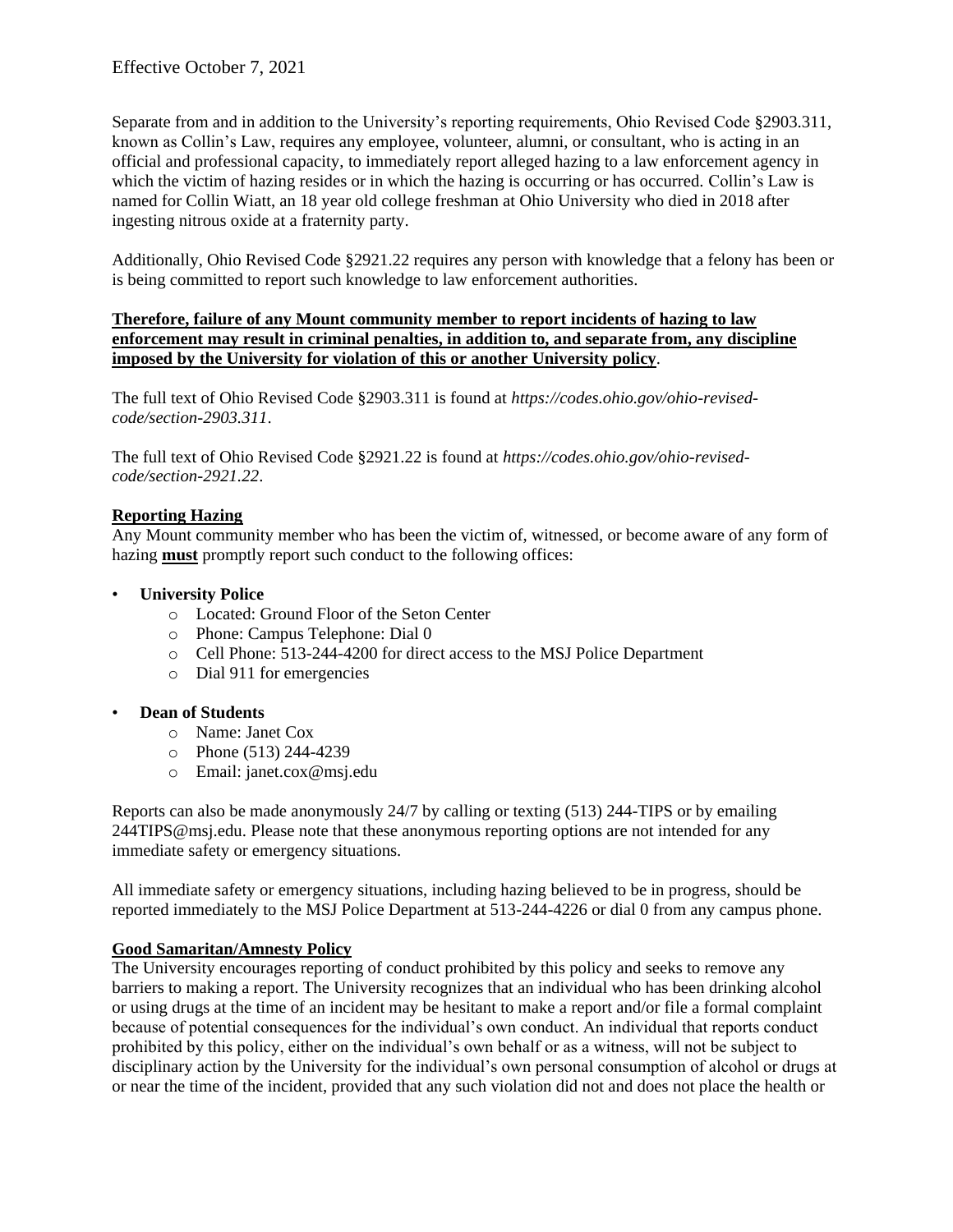safety of any other person at risk. Further, if an individual that reports conduct is found to have violated this policy, then the act of reporting will be taken as a mitigating factor during the selection of sanction.

### **4. DISCIPLINARY PROCEDURES**

#### **Criminal Reports**

Criminal complaints follow criminal processes which may include a police investigation, a referral to the Hamilton County Prosecutor's Office, and/or the criminal court system for resolution*. In 2021, under Ohio Revised Code §2903.311, which is known as Collin's Law, hazing violations were elevated to second-degree misdemeanors and hazing involving forced consumption of drugs or alcohol that seriously harms someone has been elevated to a felony punishable by prison time.* 

#### **Institutional Reports**

The University's investigation of allegations of policy violations is different and separate from a criminal complaint investigation by any law enforcement agency. An ongoing law enforcement investigation does not relieve the University of its obligation to investigate allegations of hazing. In cases involving potential criminal conduct, University personnel must determine, consistent with federal, state, and local law, whether appropriate law enforcement agencies or other authorities should be notified. Conduct may constitute a violation of this policy and result in disciplinary action by the University even if a law enforcement agency and/or court of law determines that the conduct did not constitute a crime.

The University will review all reported allegations of hazing and investigate when appropriate to determine whether this policy has been violated and to impose sanctions for any such violations as effectively and fairly as reasonably possible under the circumstances. An allegation of hazing will be investigated and resolved in accordance with the University's established disciplinary procedures governing the conduct of the individual(s) alleged to have violated this policy (e.g., student handbook, employee handbook, faculty contract).

#### **5. POSSIBLE DISCIPLINE/SANCTION(S)**

Hazing constitutes an act of serious misconduct under the student handbook and a serious offense under the employee handbook. If it is determined that any member of the University community has engaged in conduct in violation of this policy, the individual will be promptly disciplined, with penalties up to and potentially including dismissal from the University, termination of employment, or loss of privileges.

If it is determined that a student has violated this policy, other sanctions that may be imposed include, but are not limited to, suspension, disciplinary warning, disciplinary probation, disciplinary probation with restrictions, fines, restitution, notification to others, educational/work assignment/community service, counseling, and loss of privileges. If it is determined that an employee has violated this policy, other sanctions that may be imposed include, but are not limited to, suspension with or without pay, demotion, and reassignment.

When a Mount community member who is not a student or employee (e.g. a visitor, contractor, business partner) has engaged in hazing, the University will take appropriate steps to prevent recurrence and to correct harmful effects on the complainant, the campus, and others, as necessary.

A penalty imposed under this policy is in addition to any other penalties imposed for violations of other University policy and/or local, state, or federal laws to which the individual or organization who committed the violation may be subject.